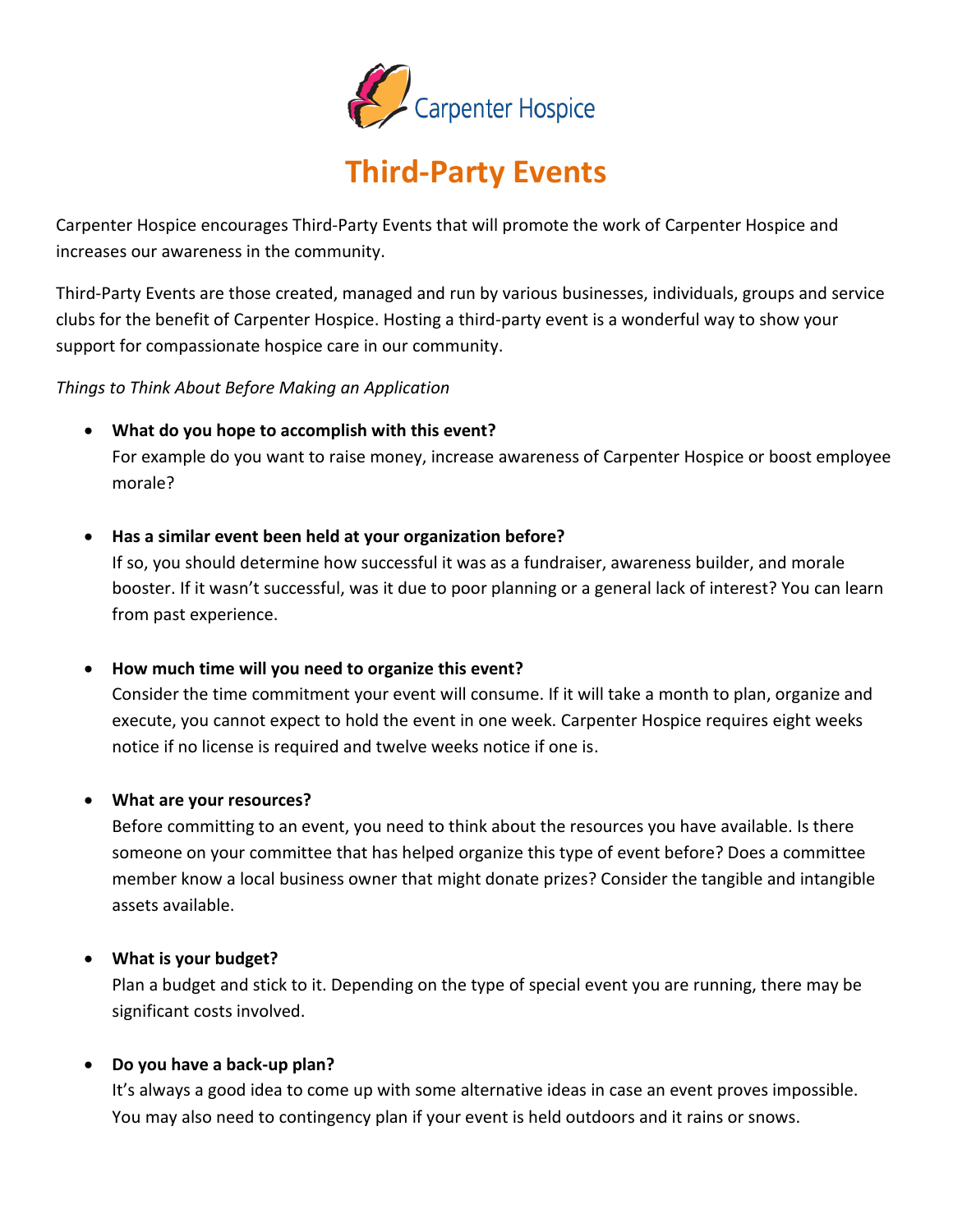

The most important way to ensure that your event is successful is to plan carefully. Start with brainstorming event ideas, then develop a work plan and set deadlines for tasks to be accomplished. Also ensure that your budget is realistic and keep detailed records of your expenses. Make sure everyone knows what they are responsible and accountable for.

### **The Need**

We are dependent on the generosity of the community and fundraising for the majority of our operation revenue. Carpenter Hospice needs to raise over \$1.4 million each year, which provides us with the capacity to offer all of our services and programs at no cost to the end users.

Every dollar makes a difference in allowing Carpenter Hospice to provide the highest quality of care for our residents and program participants.

Carpenter Hospice is a home in the heart of Burlington that offers both residential-based care to people in the last stages of their lives, and community-based programs for people dealing with grief or a life-limiting illness. It lets residents spend their final days together with loved ones in an environment that is peaceful, comfortable and meaningful. It is staffed by a dedicated team of professionals and volunteers who provide compassionate, palliative care to meet residents' every need and ensure that each moment counts.

## **Event Guidelines**

We state this information in advance so that there are no misunderstandings with regards to our ability to participate and support your fundraising event.

To hold a third-party fundraising event, approval must be granted by Carpenter Hospice. The initial step to gain approval is to fill out the attached "Third-Party Agreement Form"; a form signed by both Carpenter Hospice and the third-party event planner, stating liability and the percentage of net proceeds to be donated to Carpenter Hospice.

A third-party event is defined as one where:

- The event is initiated by an outside party;
- A portion of the funds are designated to Carpenter Hospice;
- Carpenter Hospice's name is used in advertising to state Carpenter Hospice as the designated recipient of the event proceeds;
- Hospice staff involvement is minimal

Please note: Carpenter Hospice does not issue tax receipts for 3<sup>rd</sup> party event proceeds.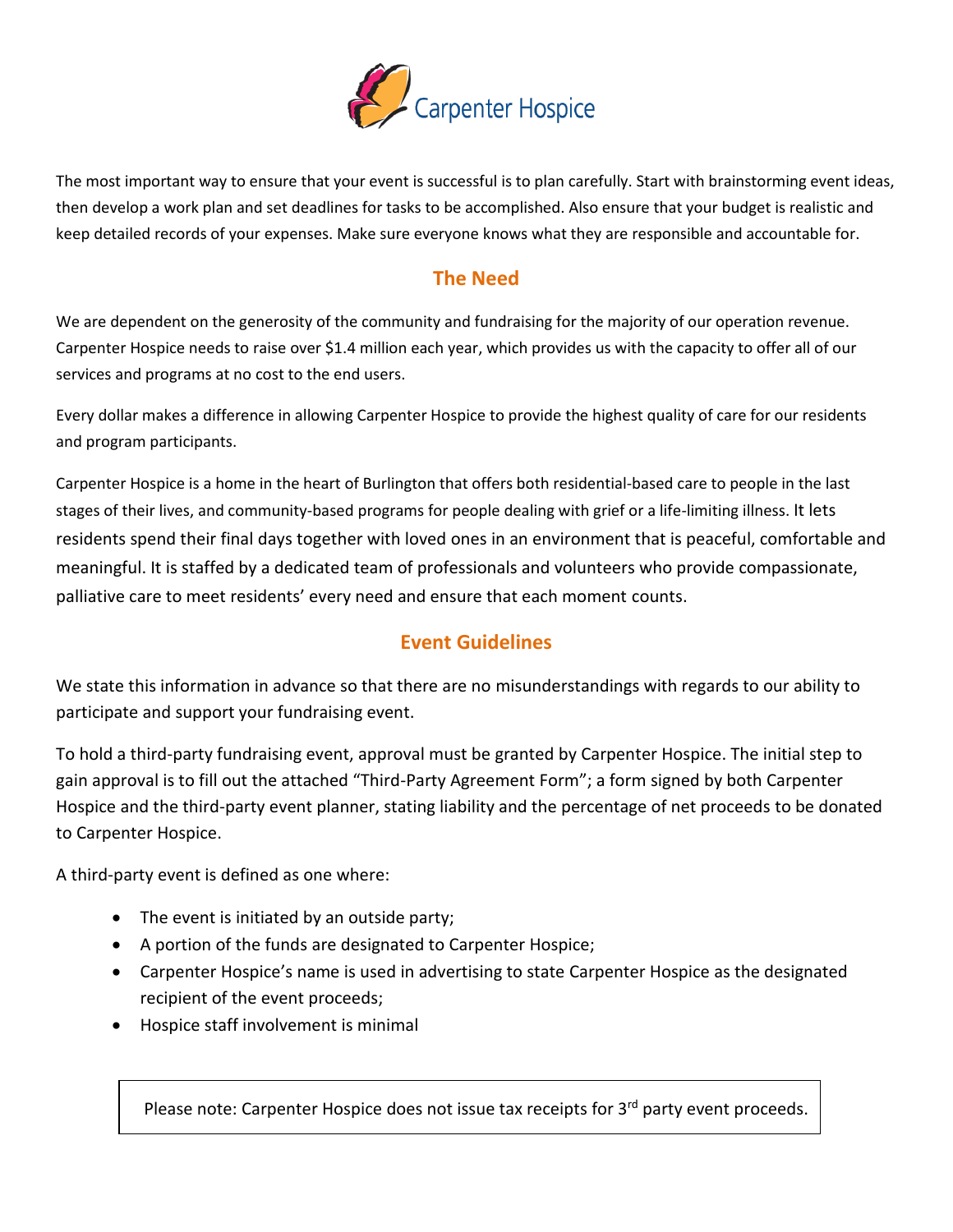

# **Policies for Third-Party Events**

### **Third-Party Event Form**

The organizing party is asked to complete an "Event Details Form" which will state the necessary event details, such as the nature of the event, time, place and contact information, as well as provide Carpenter Hospice with your expectations on materials and services required from us (e.g. Promotional Materials, Hospice Representative Speaker, etc.).

The resources to be provided by Carpenter Hospice will be discussed between the parties prior to the event. Carpenter Hospice can provide resources to assist with the event from promotional material to ideas. However, the responsibility remains with the promoters for selling tickets and volunteer recruitment.

### **Tax Receipts**

Carpenter Hospice can only generate official tax receipts according to the Tax Receipting Procedures in compliance with the Canada Revenue Agency (CRA) Guidelines. Carpenter Hospice does not issue tax receipts for proceeds received from Third-Party Events.

Due to the complexity of the documentation required by CRA, receipts at a third party event will only be issued for donations made directly to Carpenter Hospice, where there was no benefit to the individual from the event.

**Example 1:** You host a golf tournament charging \$350/person. You calculate the advantage received (i.e. participation in tournament, dinner, any additional gifts or value delivered.) at \$200. If documented correctly tax receipts *may* be eligible for the remaining \$150.

**Example 2:** You host a community BBQ. You charge a fee for hamburgers and hot dogs at the event (these are proceeds and not eligible for a tax receipt), but you also provide an opportunity for direct donations (i.e. a donation box where individuals can make an additional donation without receiving any advantage/goods) – this may be eligible for a tax receipt if it is a minimum of \$20.00 and documented correctly.

If donations are being collected at your event, please contact the development office for details on how to track information in order for donors to receive tax receipts. We can provide you with donation forms and/or a tracking sheet. **Please note that we cannot provide credit card forms for a third party event.** 

Net funds raised from the third party event must be submitted to Carpenter Hospice **no later than 30 days after the event.** At this time, donor information for those eligible for tax receipts must be submitted.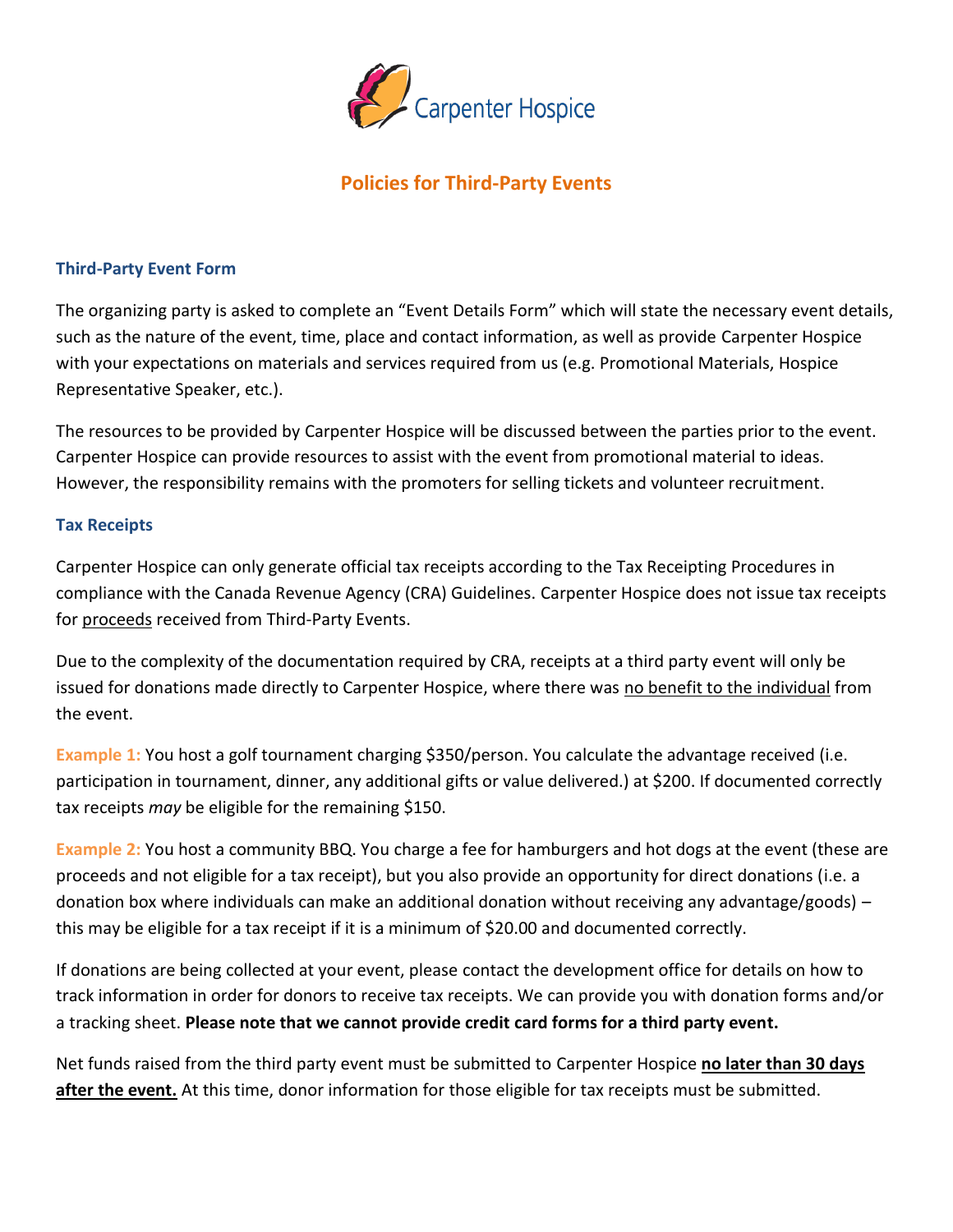

Tax Receipts **cannot** be generated for:

- Event Proceeds
- Purchase of Goods (admission tickets, green fees, auction items and other goods that provide a benefit or value)
- Gifts of Services (donated time, labour).
- Event Sponsors

### **Event Expenses**

Carpenter Hospice cannot fund or reimburse any expenses incurred throughout the planning and execution of the event.

### **Financial Statements**

Carpenter Hospice reserves the right to require representation from the auditor/public accountant of the company/organization stating that the revenues and expenses are accurate as presented.

### **Branding**

Carpenter Hospice's name should be on all appropriate promotional materials. However, use of our name requires express approval before usage. Carpenter Hospice's name is only used to announce that we are the recipients of the proceeds from the event.

### **Event Proceeds**

By publicly naming Carpenter Hospice as the beneficiary of your event, you are required to donate the full amount agreed upon, of the net proceeds, to Carpenter Hospice within 30 days of the event. The third-party individual or organization agrees to handle all monetary transactions for the fundraising event.

### **Door-to-Door Solicitation**

Carpenter Hospice does not participate in any door-to-door fundraising initiatives or social gaming events, or support organizations which do so on its behalf.

### **Letter of Support**

Upon request, Carpenter Hospice can provide a letter of support to be used to validate the authenticity of the event and its organizers.

### **Donor Privacy**

Carpenter Hospice cannot share mailing lists of donors, clients or families in accordance to its privacy policy.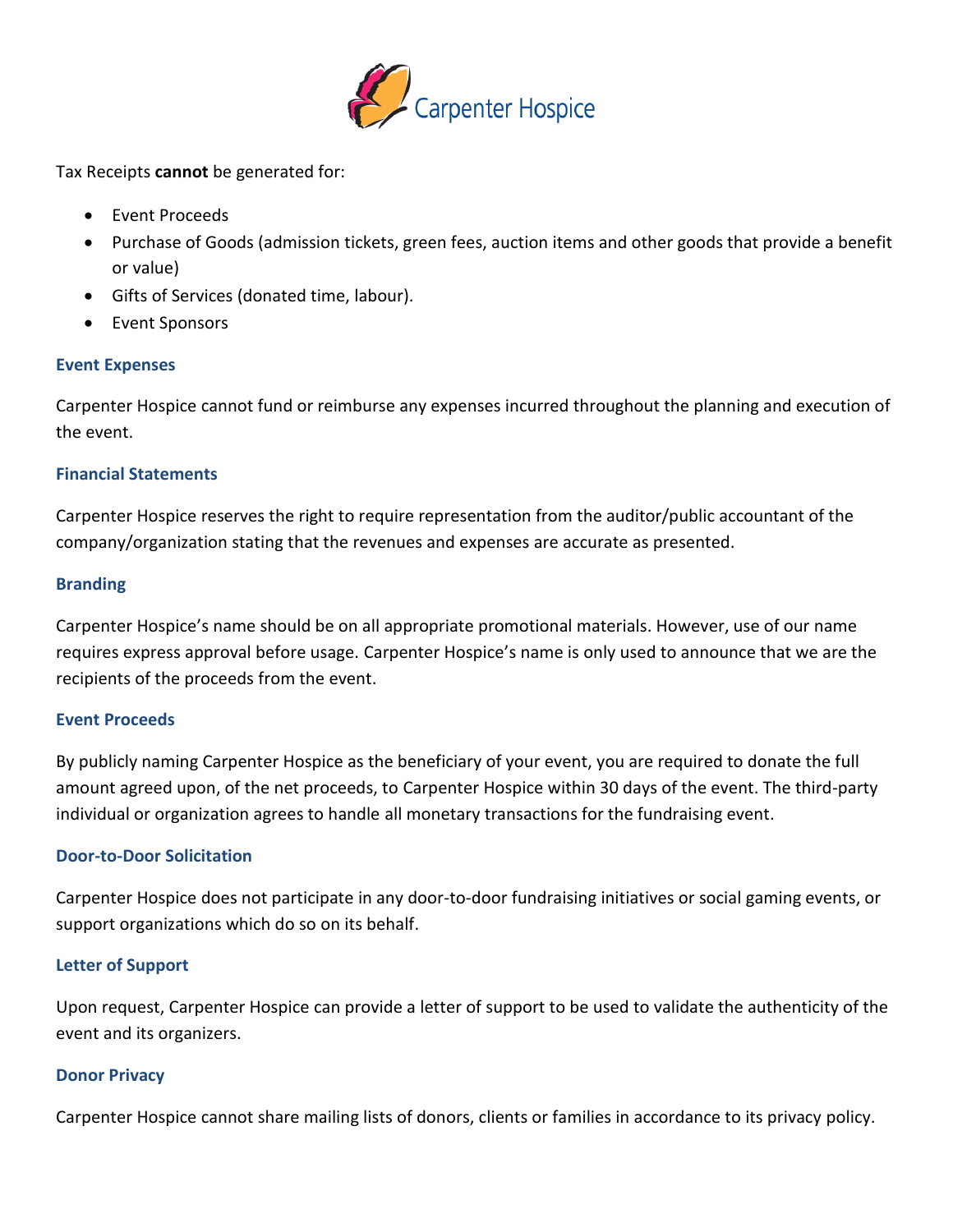

### **Hospice Representation**

Carpenter Hospice cannot guarantee staff or volunteer attendance at your event.

### **Insurance**

Most venues require the third-party event to provide evidence that it carries a minimum of \$2.0 million in public liability insurance and must indemnify Carpenter Hospice for all damages, costs, claims and/or expenses arising from the event.

### **Other**

Carpenter Hospice policy is to acknowledge and recognize the contribution and effort made to Carpenter Hospice. A Donor Recognition Program has been established separate and apart from any recognition that may be received from a third-party event. Feel free to discuss with Carpenter Hospice representative how your event may be recognized.

For any further inquiries or questions, please contact:

**Pamela Massaro Development & Community Engagement Manager** Phone: 905.631.9994 ext. 118 Email: [development@thecarpenterhospice.com](mailto:development@thecarpenterhospice.com)

Carpenter Hospice 2250 Parkway Drive Burlington, ON L7P 1T1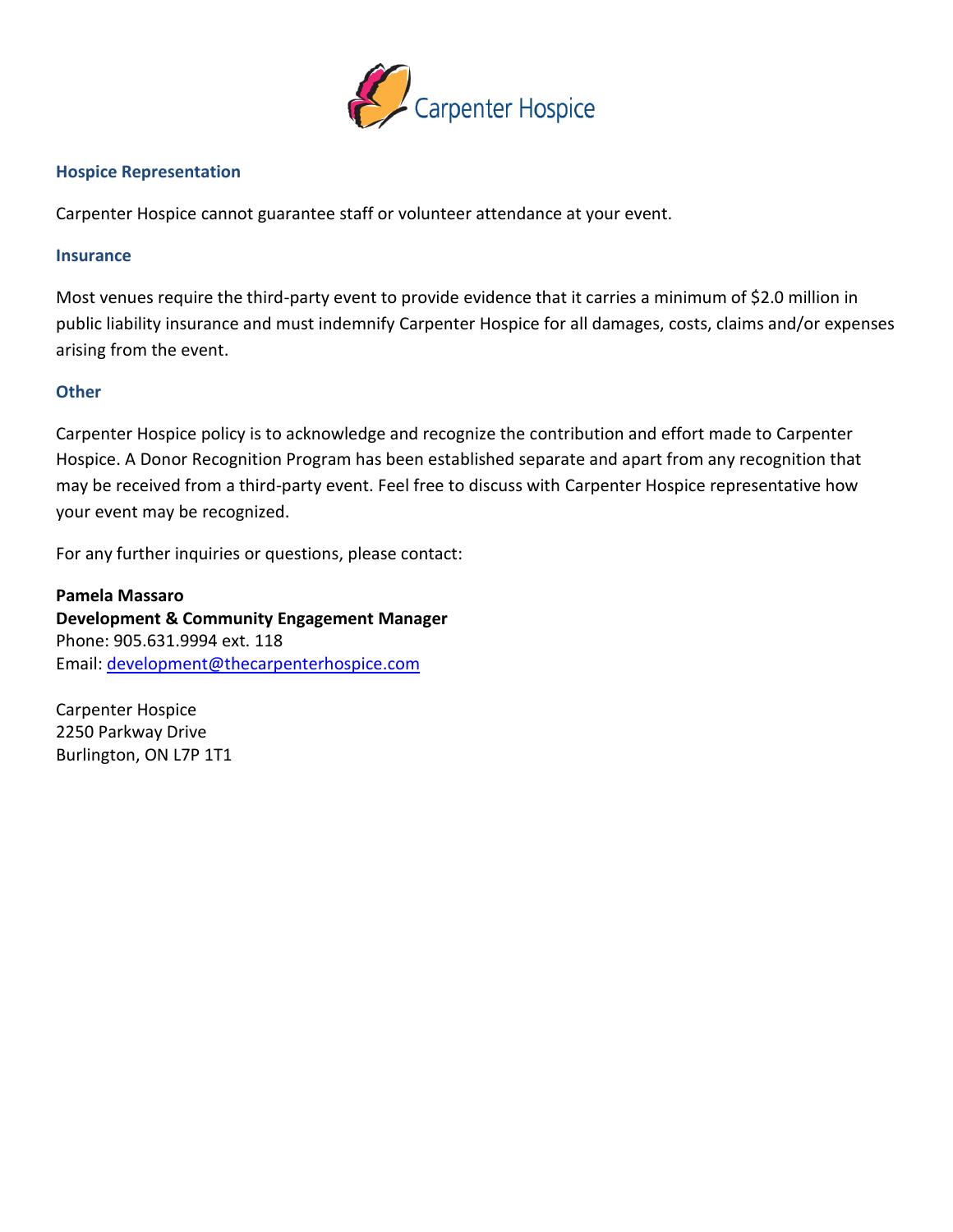

# **THIRD-PARTY EVENT FORM**

| <b>Contact Name/Organization</b>                                                                                                                                                            |                   |  |  |
|---------------------------------------------------------------------------------------------------------------------------------------------------------------------------------------------|-------------------|--|--|
| <b>Contact Number/Fax</b>                                                                                                                                                                   |                   |  |  |
| <b>Contact Address</b>                                                                                                                                                                      |                   |  |  |
| <b>Contact Email</b>                                                                                                                                                                        |                   |  |  |
| <b>General Event Information</b>                                                                                                                                                            |                   |  |  |
| <b>Event Name</b>                                                                                                                                                                           |                   |  |  |
| <b>Event Type (Golf Tournament, etc.)</b>                                                                                                                                                   |                   |  |  |
| Date & Time of Event                                                                                                                                                                        |                   |  |  |
| <b>Venue Name</b>                                                                                                                                                                           |                   |  |  |
| <b>Venue Address</b>                                                                                                                                                                        |                   |  |  |
| <b>Additional Information</b>                                                                                                                                                               |                   |  |  |
| <b>Event Dress Code</b><br>(Casual, formal, business attire, etc.)                                                                                                                          |                   |  |  |
| How many attendees do you expect?                                                                                                                                                           |                   |  |  |
| Are you holding this event in                                                                                                                                                               | <b>No</b><br>Yes. |  |  |
| honour/memory of a person?                                                                                                                                                                  | For Whom?         |  |  |
| Will this be an annual event?                                                                                                                                                               |                   |  |  |
| How much money would you estimate<br>you will raise at this event?                                                                                                                          |                   |  |  |
| What percentage of the monies raised<br>will be donated to Carpenter Hospice?                                                                                                               |                   |  |  |
| Are you donating funds from this event<br>to other organizations? If Yes, who?                                                                                                              |                   |  |  |
| How many volunteers will be<br>participating?                                                                                                                                               |                   |  |  |
| Will the event be open to the public?                                                                                                                                                       |                   |  |  |
| If yes:<br>Will you require tax receipts? (circle one) YES<br><b>NO</b><br>Please discuss with Carpenter Hospice to determine if issuing tax receipts is possible under CRA<br>regulations. |                   |  |  |
| Will you require a Hospice representative to assist or speak at your event?                                                                                                                 |                   |  |  |
| Do you require a ticket to be purchased to attend the event to fulfill the request?                                                                                                         |                   |  |  |
| Will there be a post event cheque presentation?                                                                                                                                             |                   |  |  |
| Would you like to receive materials for display at your event?                                                                                                                              |                   |  |  |
| If yes, what materials?                                                                                                                                                                     |                   |  |  |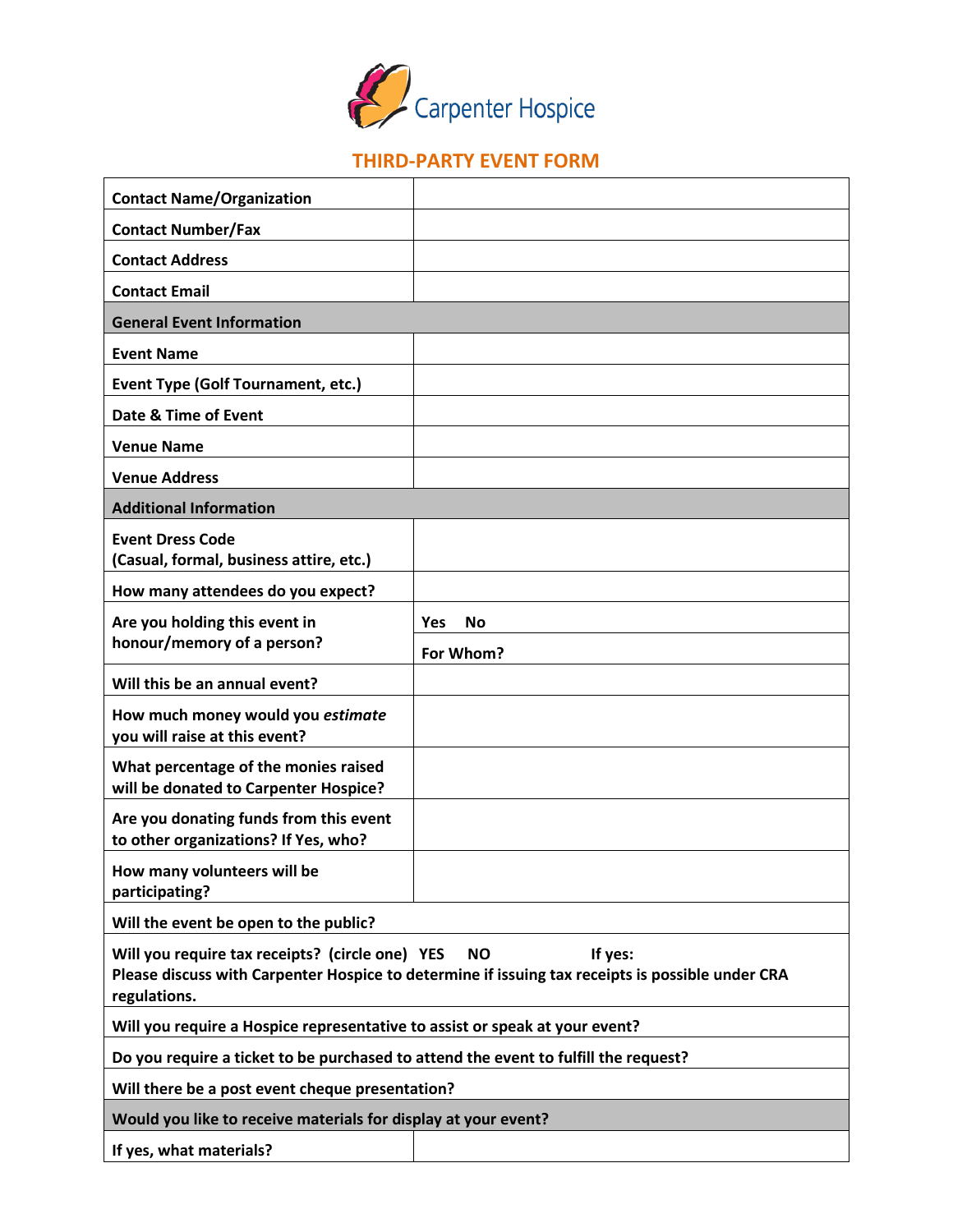

### **BUDGET**

All costs are to come out of the event proceeds or should be paid directly by the event organizer.

Please list expected revenues and estimated expenses (even if you anticipate having them donated or sponsored).

Estimated proceeds from the event/fundraising activity: \_\_\$\_\_\_\_\_\_\_\_\_\_\_\_\_\_\_\_\_\_\_\_\_

Estimated amount of donation (\$) to Carpenter Hospice: 5

| <b>Revenue</b>                                     | <b>Expenses</b>                   |  |  |
|----------------------------------------------------|-----------------------------------|--|--|
| Sponsorship                                        | Venue                             |  |  |
| <b>Donations</b>                                   | Food/Beverage                     |  |  |
| <b>Ticket Sales</b>                                | Printing (posters, tickets, etc.) |  |  |
| <b>Product Sales</b>                               | <b>Prizes</b>                     |  |  |
| <b>Silent Auction</b>                              | <b>Advertising</b>                |  |  |
| Raffle*                                            | <b>License Fees</b>               |  |  |
| 50/50                                              | Postage                           |  |  |
| <b>Other</b>                                       | <b>Security</b>                   |  |  |
| *these events require a gaming license             | <b>Liability Insurance</b>        |  |  |
|                                                    | if applicable                     |  |  |
| \$<br><b>Total Revenue</b>                         | \$<br><b>Total Expenses</b>       |  |  |
| NET PROFIT (Total Revenue minus Total Expenses) \$ |                                   |  |  |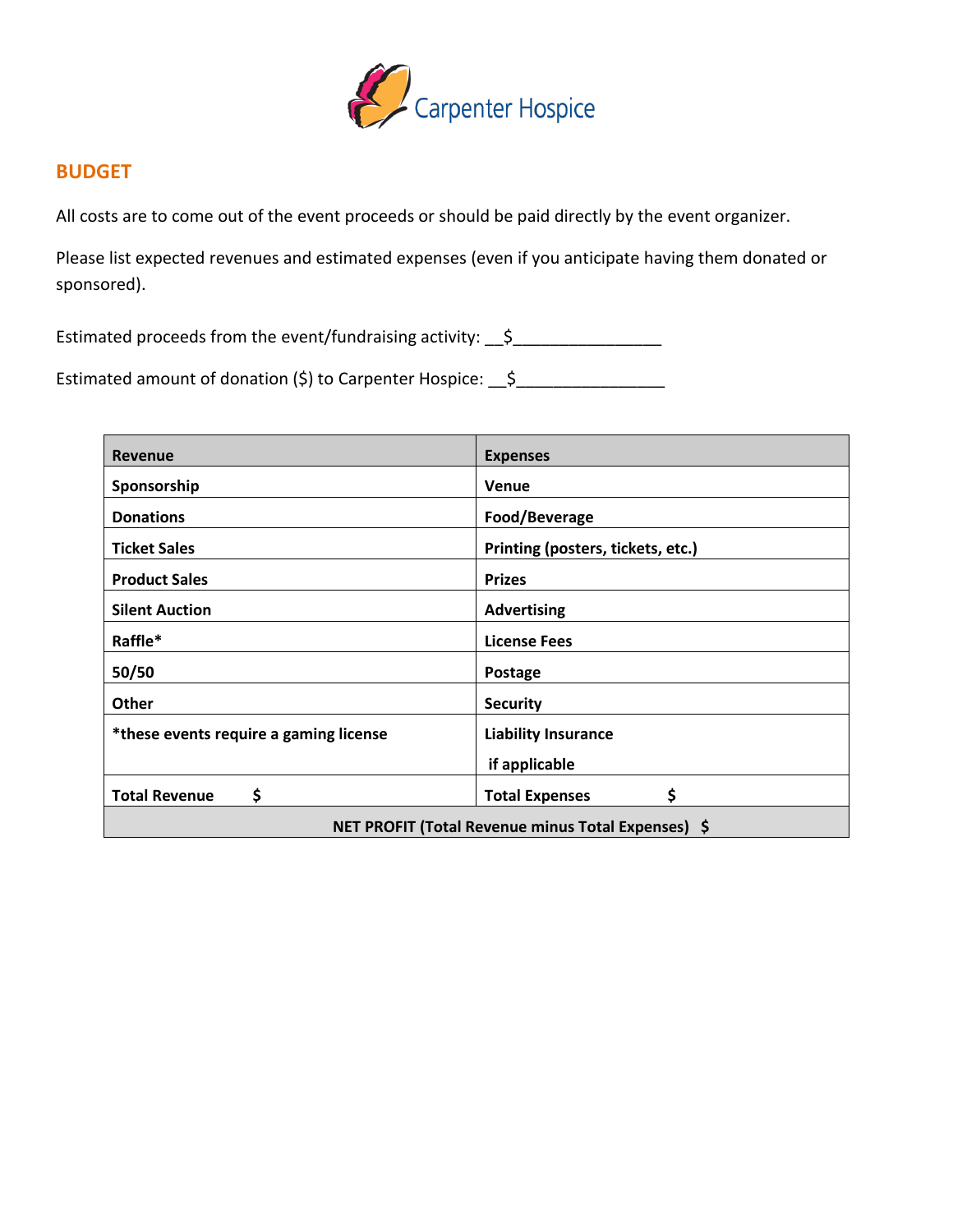

# **THIRD-PARTY EVENT AGREEMENT FORM**

| I/We,<br>, propose to offer Carpenter Hospice to |                 |        |
|--------------------------------------------------|-----------------|--------|
| (Name of individual or organization)             |                 |        |
| organize and conduct an event to be called       |                 | in the |
|                                                  | (Name of event) |        |
|                                                  | area, on        |        |
|                                                  | (Date of event) |        |
|                                                  |                 |        |

I/We agree to donate a portion of the net proceeds to Carpenter Hospice and to submit a financial report of the event detailing all revenue and receipts, all expenditures and net profit.

I/We hold harmless Carpenter Hospice for any and all liabilities associated with this event, unless prior written consent to cover expenditures is received from Carpenter Hospice's Treasurer or Executive Director.

Any other signage utilizing Carpenter Hospice's logo or public relations material must be authorized in writing by Carpenter Hospice.

I/We understand and acknowledge that Carpenter Hospice does not issue tax receipts for third party events unless it is an outright donation made out directly to Carpenter Hospice.

| Proposed this | day of         | by:  |
|---------------|----------------|------|
| Signature     | Name and Title | Date |

| Accepted by: Carpenter Hospice |                |      |  |  |
|--------------------------------|----------------|------|--|--|
| Signature                      | Name and Title | Date |  |  |